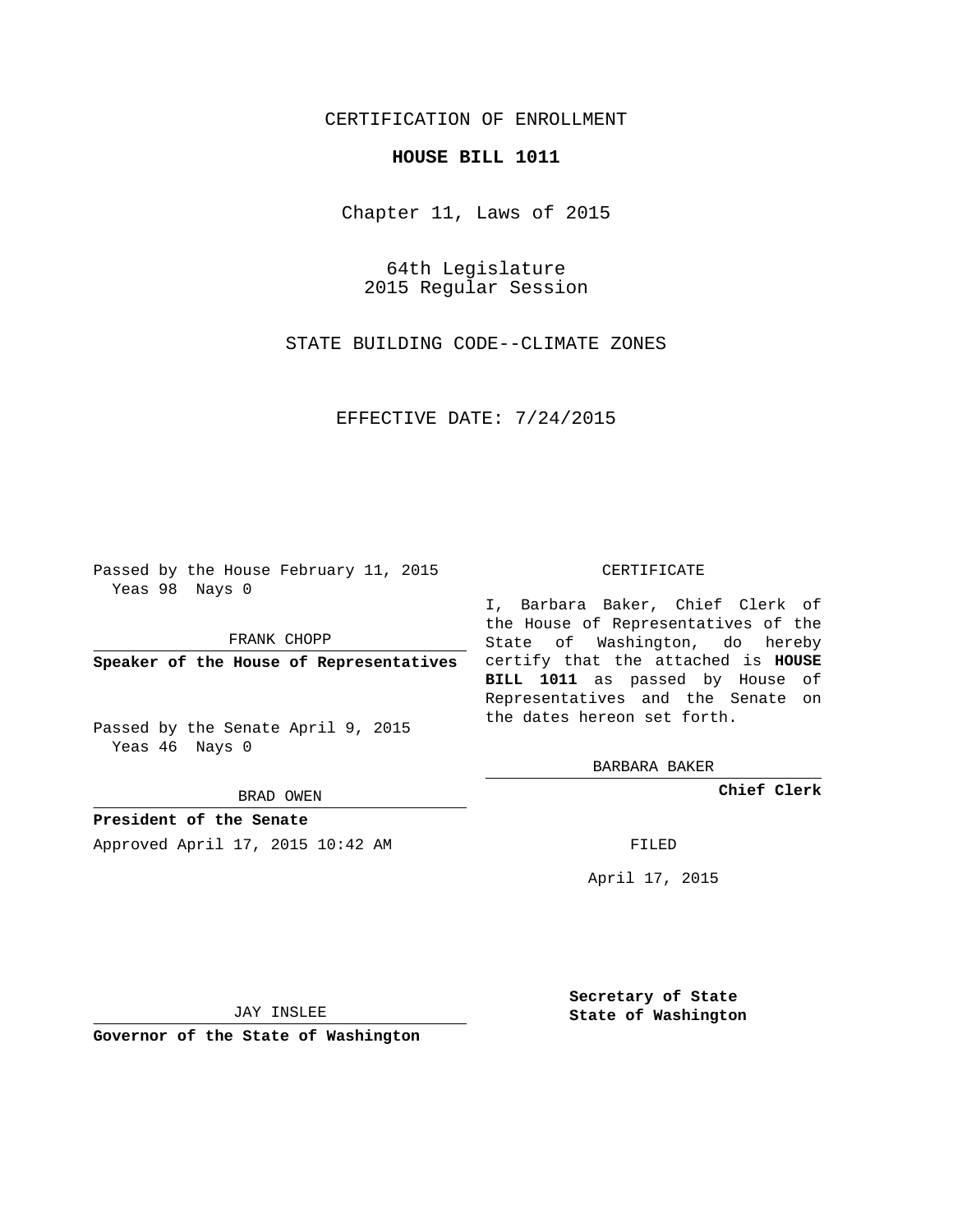## **HOUSE BILL 1011**

Passed Legislature - 2015 Regular Session

**State of Washington 64th Legislature 2015 Regular Session By** Representatives Short, Takko, Springer, Buys, Kretz, Shea,

Gregerson, and Condotta

Prefiled 12/08/14. Read first time 01/12/15. Referred to Committee on Local Government.

1 AN ACT Relating to assigning counties to two climate zones for 2 purposes of the state building code; amending RCW 19.27.031 and 19.27A.020; and creating a new section.3

4 BE IT ENACTED BY THE LEGISLATURE OF THE STATE OF WASHINGTON:

 NEW SECTION. **Sec. 1.** The legislature finds that the state building code council adopted by rule changes to the climate zones used in the building codes due to modifications in the 2012 international energy conservation code (IECC). The legislature intends to update the statutes to be more reflective of the national standards.

11 **Sec. 2.** RCW 19.27.031 and 2003 c 291 s 2 are each amended to 12 read as follows:

13 Except as otherwise provided in this chapter, there shall be in 14 effect in all counties and cities the state building code which shall 15 consist of the following codes which are hereby adopted by reference:

16 (1)(a) The International Building Code, published by the 17 International Code Council( $(\frac{1}{r+1})$ ), Inc.;

18 (b) The International Residential Code, published by the 19 International Code Council, Inc.;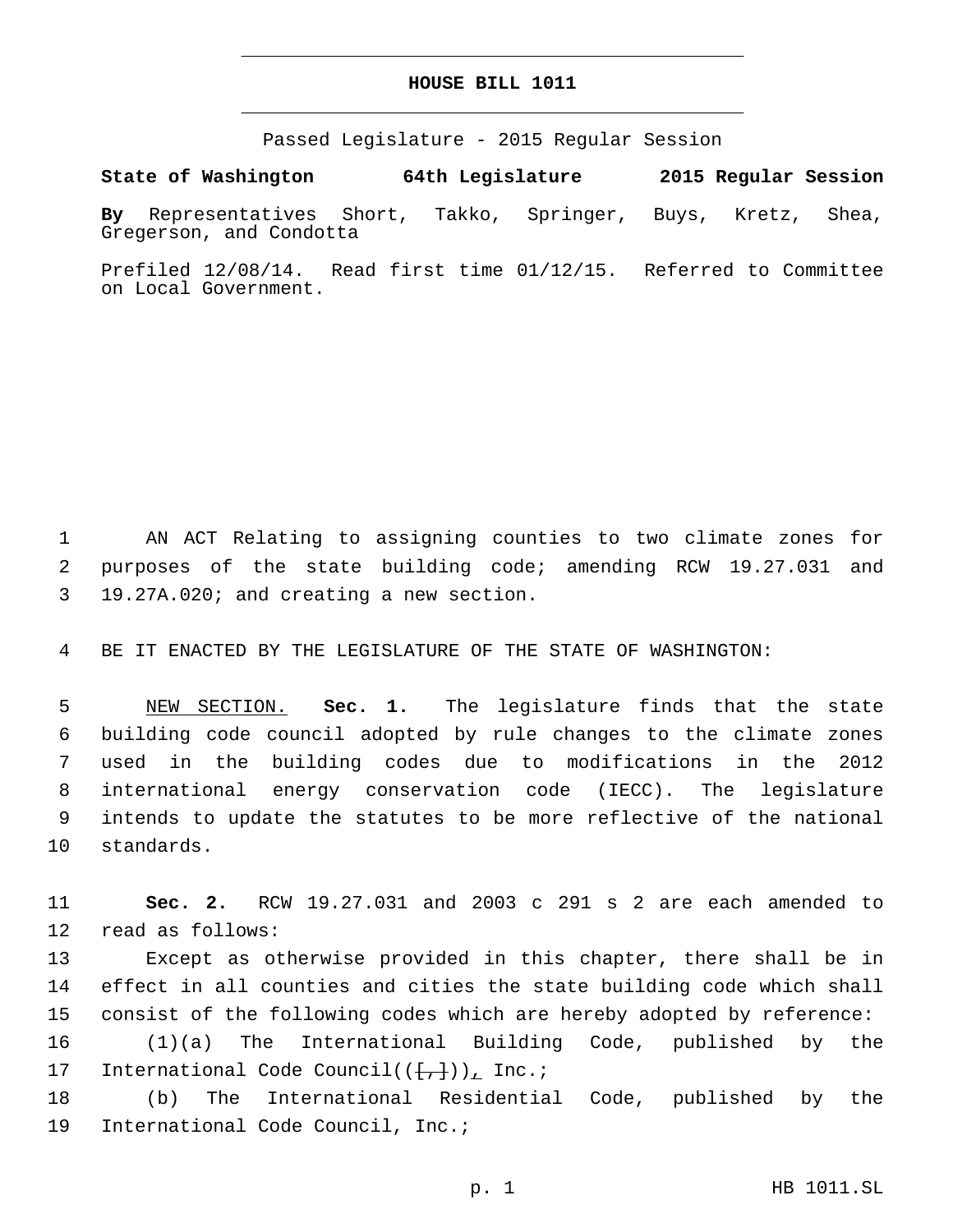(2) The International Mechanical Code, published by the 2 International Code Council( $(\{+, \})_L$  Inc., except that the standards for liquified petroleum gas installations shall be NFPA 58 (Storage and Handling of Liquified Petroleum Gases) and ANSI Z223.1/NFPA 54 5 (National Fuel Gas Code);

 (3) The International Fire Code, published by the International 7 Code Council( $(\{\frac{1}{r}\})$ ), Inc., including those standards of the National Fire Protection Association specifically referenced in the International Fire Code: PROVIDED, That, notwithstanding any wording in this code, participants in religious ceremonies shall not be 11 precluded from carrying hand-held candles;

 (4) Except as provided in RCW 19.27.170, the Uniform Plumbing Code and Uniform Plumbing Code Standards, published by the International Association of Plumbing and Mechanical Officials: PROVIDED, That any provisions of such code affecting sewers or fuel 16 gas piping are not adopted; ((and))

 (5) The rules adopted by the council establishing standards for 18 making buildings and facilities accessible to and usable by ((the 19 physically disabled)) individuals with disabilities or elderly persons as provided in RCW 70.92.100 through 70.92.160; and

 (6) The state's climate zones for building purposes are designated in RCW 19.27A.020(3) and may not be changed through the 23 adoption of a model code or rule.

 In case of conflict among the codes enumerated in subsections (1), (2), (3), and (4) of this section, the first named code shall 26 govern over those following.

 The codes enumerated in this section shall be adopted by the council as provided in RCW 19.27.074. The council shall solicit input from first responders to ensure that firefighter safety issues are 30 addressed during the code adoption process.

 The council may issue opinions relating to the codes at the request of a local official charged with the duty to enforce the 33 enumerated codes.

 **Sec. 3.** RCW 19.27A.020 and 2010 c 271 s 304 are each amended to 35 read as follows:

 (1) The state building code council shall adopt rules to be known as the Washington state energy code as part of the state building 38 code.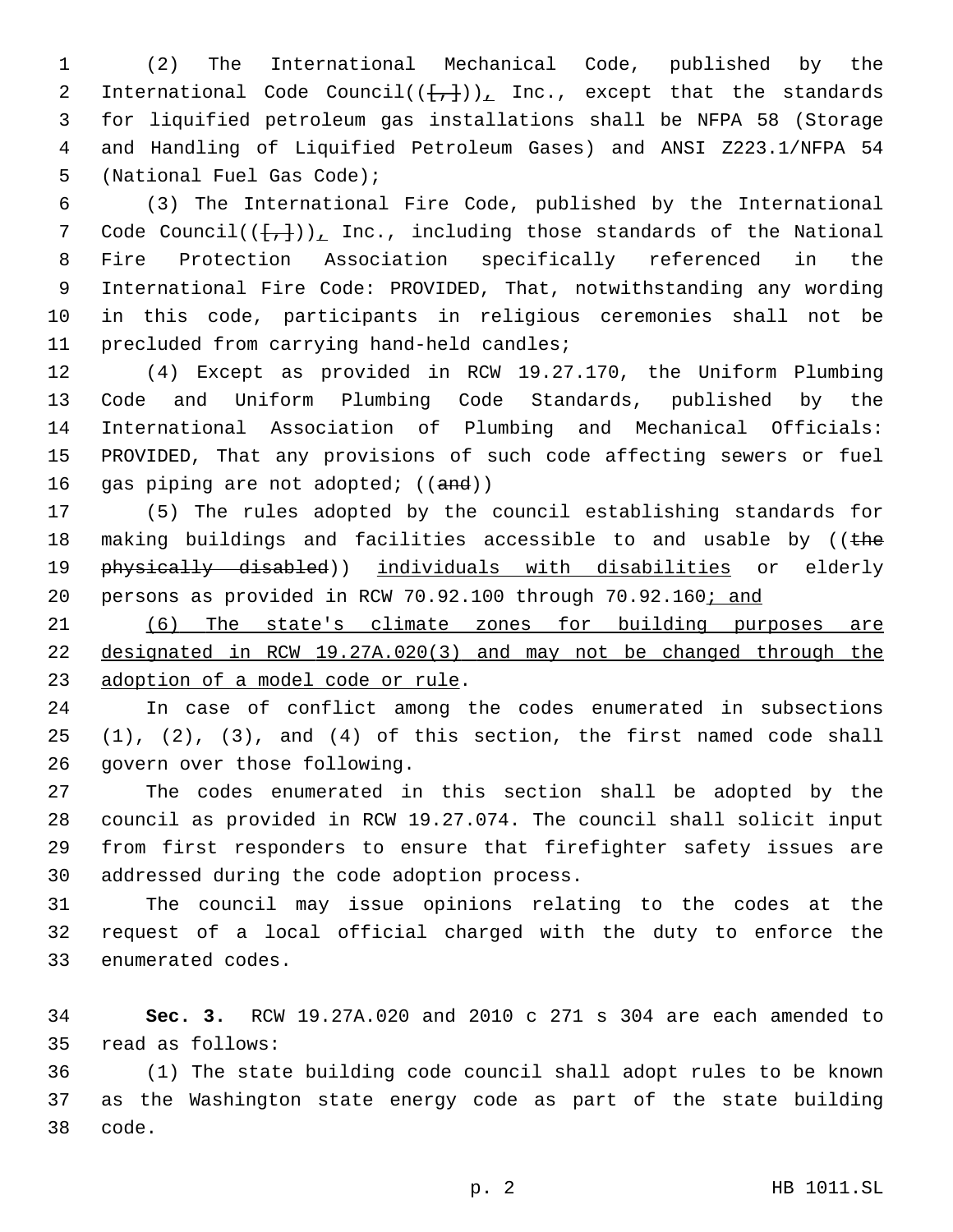(2) The council shall follow the legislature's standards set forth in this section to adopt rules to be known as the Washington state energy code. The Washington state energy code shall be designed to:

 (a) Construct increasingly energy efficient homes and buildings that help achieve the broader goal of building zero fossil-fuel greenhouse gas emission homes and buildings by the year 2031;

 (b) Require new buildings to meet a certain level of energy efficiency, but allow flexibility in building design, construction, and heating equipment efficiencies within that framework; and

 (c) Allow space heating equipment efficiency to offset or substitute for building envelope thermal performance.

 (3) The Washington state energy code shall take into account regional climatic conditions. ((Climate zone 1 shall include all counties not included in climate zone 2. Climate zone 2)) One climate 16 zone includes: Adams, Asotin, Benton, Chelan, Columbia, Douglas, Ferry, Franklin, Garfield, Grant, Kittitas, Klickitat, Lincoln, 18 Okanogan, Pend Oreille, Skamania, Spokane, Stevens, ((and)) Walla 19 Walla, Whitman, and Yakima counties. The other climate zone includes all other counties not listed in this subsection (3). The assignment 21 of a county to a climate zone may not be changed by adoption of a model code or rule. Nothing in this section prohibits the council from adopting the same rules or standards for each climate zone.

 (4) The Washington state energy code for residential buildings shall be the 2006 edition of the Washington state energy code, or as 26 amended by rule by the council.

 (5) The minimum state energy code for new nonresidential buildings shall be the Washington state energy code, 2006 edition, or 29 as amended by the council by rule.

 (6)(a) Except as provided in (b) of this subsection, the Washington state energy code for residential structures shall preempt the residential energy code of each city, town, and county in the 33 state of Washington.

 (b) The state energy code for residential structures does not preempt a city, town, or county's energy code for residential structures which exceeds the requirements of the state energy code and which was adopted by the city, town, or county prior to March 1, 1990. Such cities, towns, or counties may not subsequently amend their energy code for residential structures to exceed the 40 requirements adopted prior to March 1, 1990.